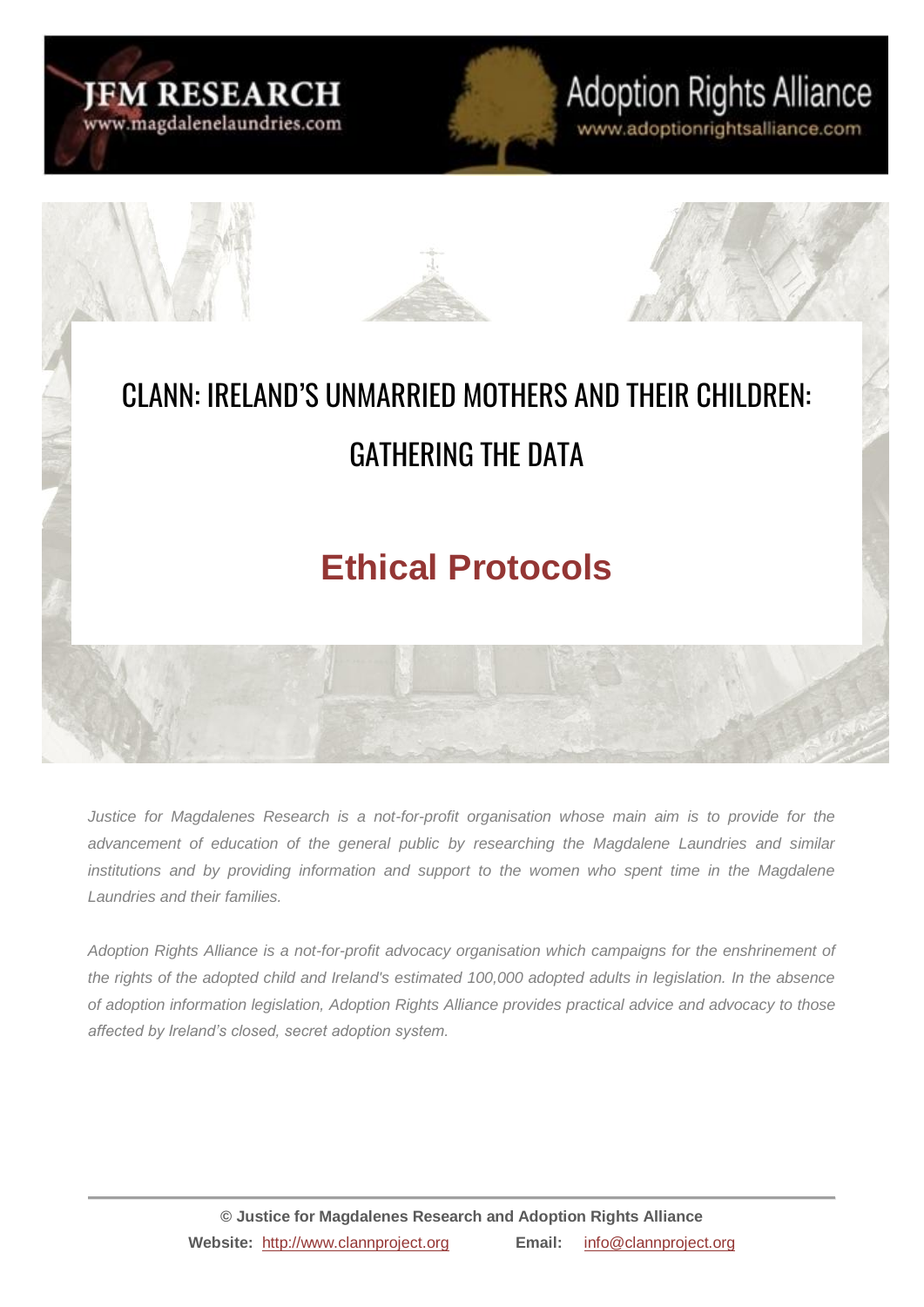# **1. Introduction**

*Clann: Ireland's Unmarried Mothers and their Children: Gathering the Data* ('Clann') is a joint initiative by Adoption Rights Alliance (ARA) and JFM Research (JFMR). The purpose of Clann is to help establish the truth of what happened to unmarried mothers and their children in 20<sup>th</sup> century Ireland.

Clann will assist those who wish to give evidence to Ireland's *Commission of Investigation into Mother and Baby Homes and Certain Related Matters* by arranging free legal assistance for individuals to make full written statements. Clann will also anonymise shared statements, and will gather documentary and archival materials, in order to make a public group report to (1) the Commission of Investigation, (2) the Irish Government, and (3) international human rights bodies. Clann will also disseminate archival and contemporary documentary materials via its website.

The Clann project is led by Maeve O'Rourke and Claire McGettrick (hereafter '**the Clann Project Team**'), who have developed its policies and procedures in cooperation with Hogan Lovells over the past year. They have overall responsibility for the administration and coordination of the project. Where there are any changes to the Project Team, this document will be revised to reflect those changes.

JFMR and ARA are committed to ensuring that the confidentiality of witnesses is upheld and we therefore undertake to abide by the protocols set out in this document and ensure that information is only shared on a 'need to know' basis in order to safeguard witnesses.

# **2. Policy context**

These Ethical Protocols predominantly apply to JFMR and ARA. The members of the pro bono team at Hogan Lovells will operate under their own policies and protocols. The Ethical Protocols set out in this document should also be read within the context of other JFMR and ARA policies, including:

- JFMR *Data Protection Policy*;
- JFMR *Child Protection Policy;*
- JFMR *Adult Protection Policy;*
- JFMR *Volunteer Agreement*;
- ARA *Data Protection Policy* (to be drafted<sup>1</sup>);

 $\overline{a}$  $<sup>1</sup>$  In the interim, ARA will adhere to JFMR policies</sup>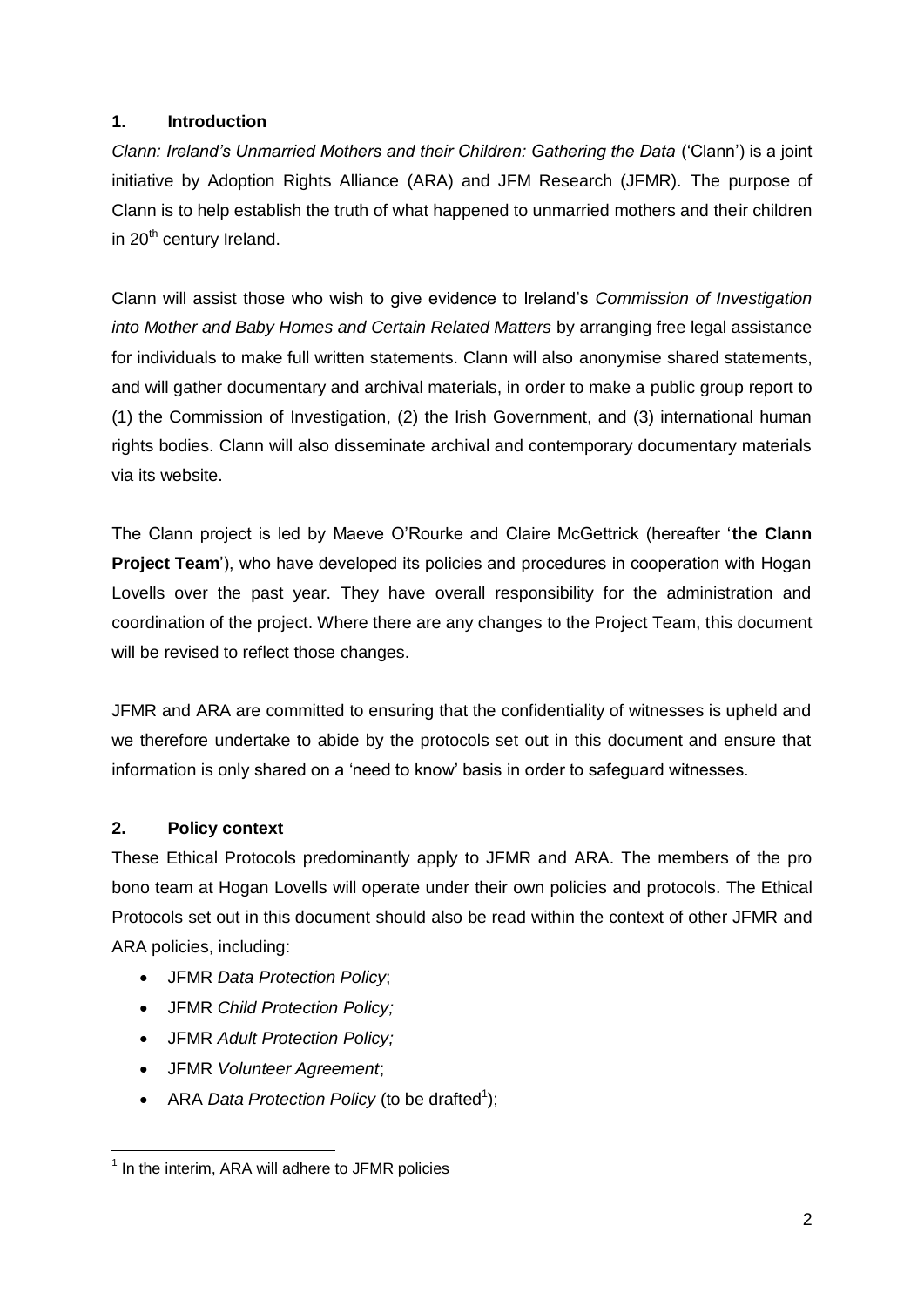- ARA *Child Protection Policy* (to be drafted)*;*
- ARA *Adult Protection Policy* (to be drafted)*;* and
- The Magdalene Oral History Project ethical protocols.

# **3. Witness statement gathering process**

## **3.1 Outline of the witness statement gathering process**

- a) Interested individuals contact Clann at [statements@clannproject.org](mailto:statements@clannproject.org) or via post at Hogan Lovells International LLP, Atlantic House, Holborn Viaduct, London, EC1A 2FG, UK;
- b) Hogan Lovells will send the individual a Preliminary Questionnaire to fill in;
- c) Once the completed questionnaire is received, Hogan Lovells will make arrangements to interview the witness;
- d) Hogan Lovells will compile the statement and send a draft to the witness;
- e) The witness will send the draft statement to Hogan Lovells with any amendments;
- f) Hogan Lovells will then send a finalised statement to the witness, along with a Consent Form to complete and sign.

# **3.2 Initial contact with Clann**

Individuals who wish to avail of the witness statement drafting assistance provided by Hogan Lovells will email [statements@clannproject.org](mailto:statements@clannproject.org) or write to Rod Baker, Hogan Lovells International LLP, Atlantic House, Holborn Viaduct, London, EC1A 2FG, UK with their contact details. These contact details are used to provide respondents with a Preliminary Questionnaire and to arrange interviews. The details provided by respondents will be inputted into a secure database as described at **Sections 4.1.1 and 4.1.2** below.

# **3.3 Preliminary Questionnaires**

When emails are received to [statements@clannproject.org](mailto:statements@clannproject.org) Hogan Lovells will then contact respondents with a short Preliminary Questionnaire which they will be asked to fill out and return. Those who fill out the Preliminary Questionnaires are given an option to allow JFMR and ARA to use the information provided in the questionnaire for the purposes of producing anonymised statistics (without revealing anyone's identity), informing their research and advocacy work and for the purposes of their submissions to the Commission of Investigation. Where respondents have consented to share the details provided in the questionnaires, this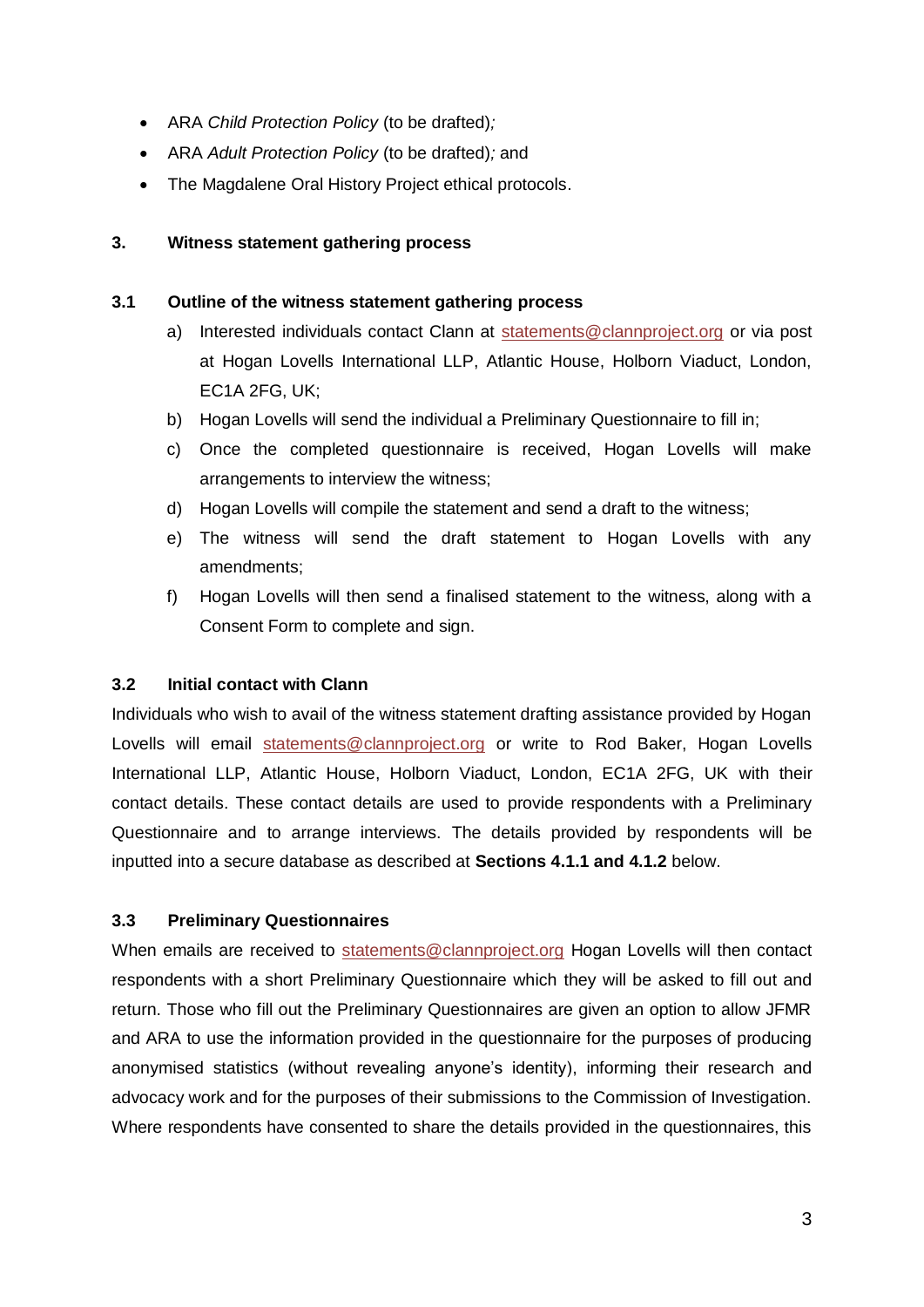information will be inputted into a secure database as described at **Sections 4.1.2 and 4.1.3 below**.

#### **3.4 Interview process**

After a witness returns their Preliminary Questionnaire, Hogan Lovells will contact them to arrange an interview. With permission, the interview might be recorded by a representative from Hogan Lovells. Witnesses can ask the interviewer to stop the recording at any time. A draft statement will then be prepared and a copy will be sent to the witness for their approval. Participants are free to amend their statement to add details they may have omitted, to remove other details or to correct errors.

As the Commission appears to be interested in reviewing supporting documentation, Hogan Lovells will ask witnesses to consider providing relevant documentation to attach to their statements.

#### **3.5 Consent process**

Once statements are finalised, Hogan Lovells will send a final copy to witnesses along with the Clann Consent Form. Witnesses have the choice either to send it to the Commission of Investigation themselves, to ask Hogan Lovells to send it on their behalf or to retain it for their own use. Witnesses will also be asked if they wish to give 'live evidence' to the Commission's Investigation Committee or its Confidential Committee, in addition to sending their statement to the Commission, though they are under no obligation to do so. If a witness wishes simply to send their statement to the Commission but not give 'live evidence' to the Commission in person, they will be informed that the statement will need to be attached to an affidavit and sworn in front of a solicitor. Hogan Lovells will provide more information about how to do this, if needed. For witnesses who wish to do so, Hogan Lovells will send the application forms for giving 'live evidence' to the Commission (if the witness has not already obtained the forms).

Witnesses will also have the option to share their statement with ARA and JFMR, so that anonymous extracts can form part of the Clann group report. Witnesses will also have the option to consent to share copies of their personal records (which Clann will anonymise where necessary) and/or other documentary materials with the Clann archive. Details of witnesses and their chosen preferences will be inputted into a secure database as described at **Section 4.1.2** below. The protocols associated with the process of receiving and redacting statements and/or documentary materials are discussed further at **Sections 4.2 – 4.4** below.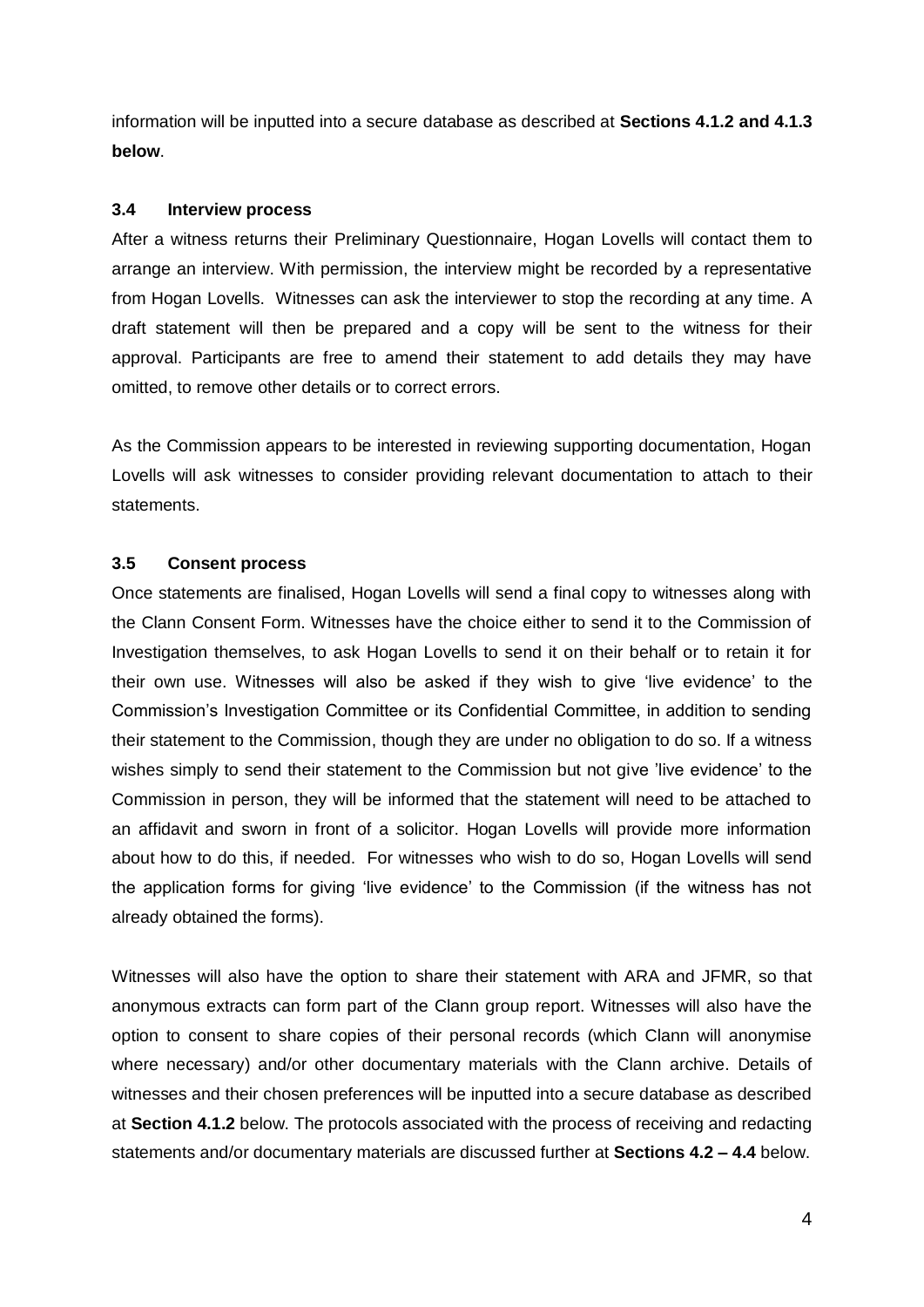Witnesses are under no obligation to share their statements with ARA and JFMR and information will only be used in the manner agreed to. Participation in the Clann project is voluntary and participants are free to withdraw consent at any time. However, where a witness has opted for anonymised extracts from their testimony to be included as part of the of ARA and JFMR's legal submission to the Commission of Investigation in the Consent Form, it will not be possible to entirely withdraw the redacted testimony from public circulation. Though we will work to try and achieve its withdrawal from the public domain, we are not in a position to guarantee that this can be successfully achieved.

#### **4. Information usage**

#### **4.1 Databases maintained by Hogan Lovells and ARA/JFMR**

#### **4.1.1 Hogan Lovells Clann Database**

Hogan Lovells will maintain a secure database of participants in the project (the '**Hogan Lovells Clann Database')** using *Ringtail* software. Each entry on the database will include the Preliminary Questionnaire, the witness statement and any documentation shared by the participant. Access to the full Hogan Lovells Clann Database is restricted to Hogan Lovells. The Clann Project Team and Raymond Hill, barrister<sup>2</sup> will have access to the database entries relating to witnesses who have consented to share their statements and/or documentation with ARA/JFMR.

#### **4.1.2 JFMR/ARA Clann Database**

The Clann Project team will maintain a secure database of all those who express an interest in participating in the Clann project (the '**JFMR/ARA Clann Database**'). When email messages are received, the Clann Project Team will input the person's details on the JFMR/ARA Clann Database. The JFMR/ARA Clann Database will contain respondents' contact details and what category they fall into. It will also indicate whether Clann has received their Preliminary Questionnaire and whether Clann has permission to use the person's non-identifying data. Hogan Lovells will share the contact details of participants who write to Clann via Hogan Lovells' postal address and these will then be copied to the JFMR/ARA Clann Database periodically.

 $\overline{\phantom{a}}$  $2$  Raymond Hill is a London-based barrister who worked with Justice for Magdalenes (JFM) on a pro bono basis in 2012. He is the principal author of *[State Involvement in the Magdalene Laundries](http://www.magdalenelaundries.com/State_Involvement_in_the_Magdalene_Laundries_public.pdf)*, JFM's principal submission to the Inter-departmental Committee on the Magdalene Laundries.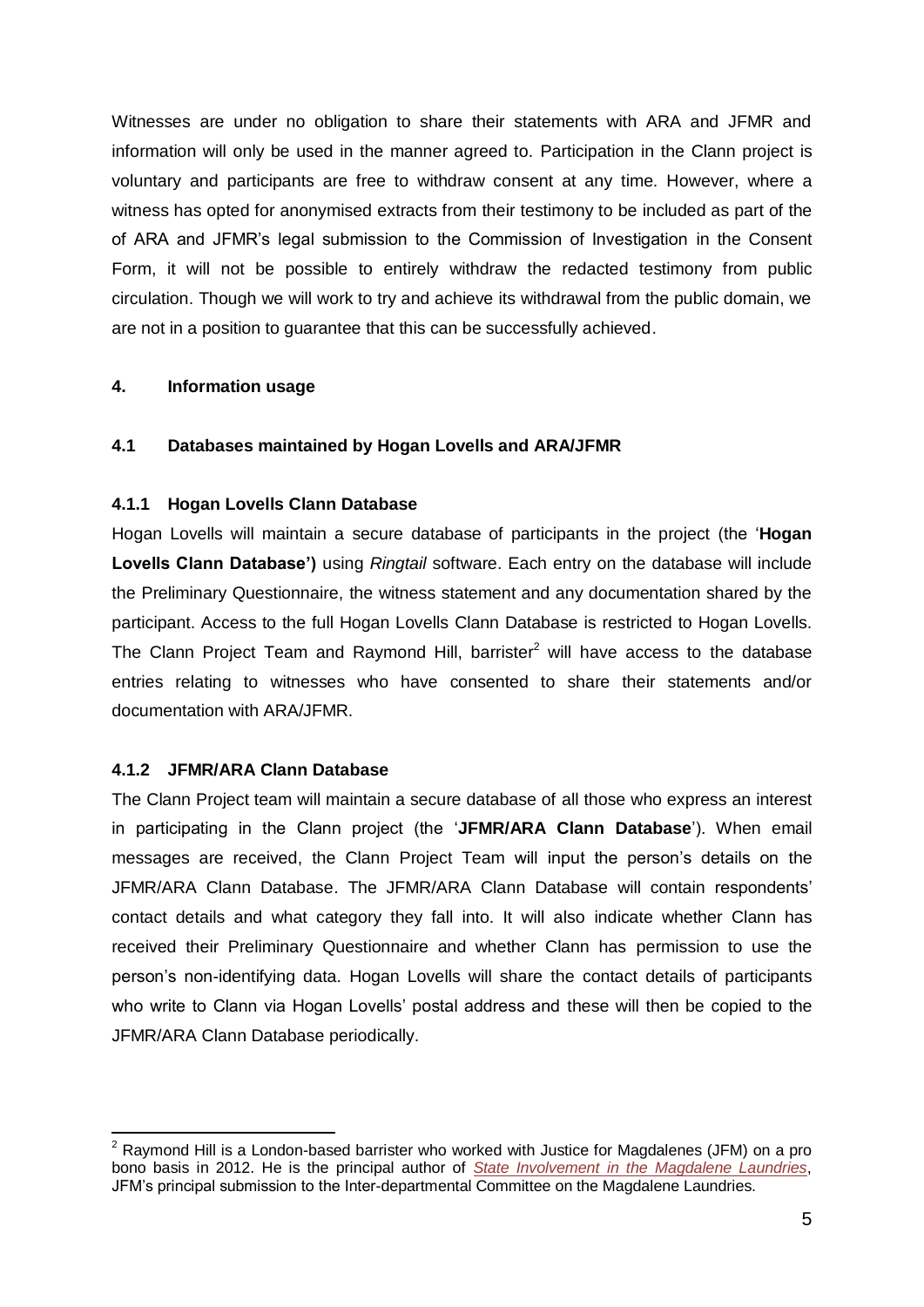When Clann is notified that a witness has chosen to share their statement and/or documentary evidence, this will also be noted on the database. The database will note the preferences chosen by witnesses on their Consent Form and the basic details of any documentary evidence which has been shared.

Where a witness has consented to ARA and/or JFMR contacting them in the future in relation to our continued research and advocacy work, JFMR and ARA undertake to respect the privacy of those concerned and due care and consideration will be given when making contact. If a person no longer wants to be contacted, their wishes will be respected. The Clann Project Team will have responsibility for sending emails to recipients on behalf of JFMR and ARA.

Access to the JFMR/ARA Clann Database will be restricted to the Clann Project Team and Hogan Lovells unless the team feels it is necessary to consult another member(s) of JFMR and/or ARA about a particular issue.

# **4.1.3 Database of non-identifying statistical data**

The Clann Project Team will maintain a database of the non-identifying data supplied by respondents who have consented to sharing this data. The Clann Project Team will provide the other members of ARA and JFMR with updated versions of this database accordingly.

## **4.2 Sharing of statements**

In the Clann Consent Form, witnesses will be given the option to have anonymised extracts from their statements included in ARA and JFMR's submissions to the Commission of Investigation, and/or used in anonymised form by ARA and/or JFMR in relation to their continued research and advocacy work. When a witness opts to share their statement with JFMR and ARA, Hogan Lovells will arrange to give the Clann Project Team access to that statement via the Hogan Lovells Clann Database. The Clann Project Team will have responsibility for anonymising and/or redacting the statements as set out in **Section 4.3** below.

# **4.2.1 Access to unredacted statements**

Access to the unredacted statements and documentary evidence provided by witnesses will be restricted to the Clann Project Team, Raymond Hill, Dr Katherine O'Donnell,<sup>3</sup> unless the

 $\overline{\phantom{a}}$  $3$  Dr Katherine O'Donnell is a director of JFMR and an associate professor at University College Dublin. She was the Principal Investigator on the Irish Research Council project *[Magdalene](http://magdaleneoralhistory.com/)  [Institutions: Recording an Oral and Archival History.](http://magdaleneoralhistory.com/)*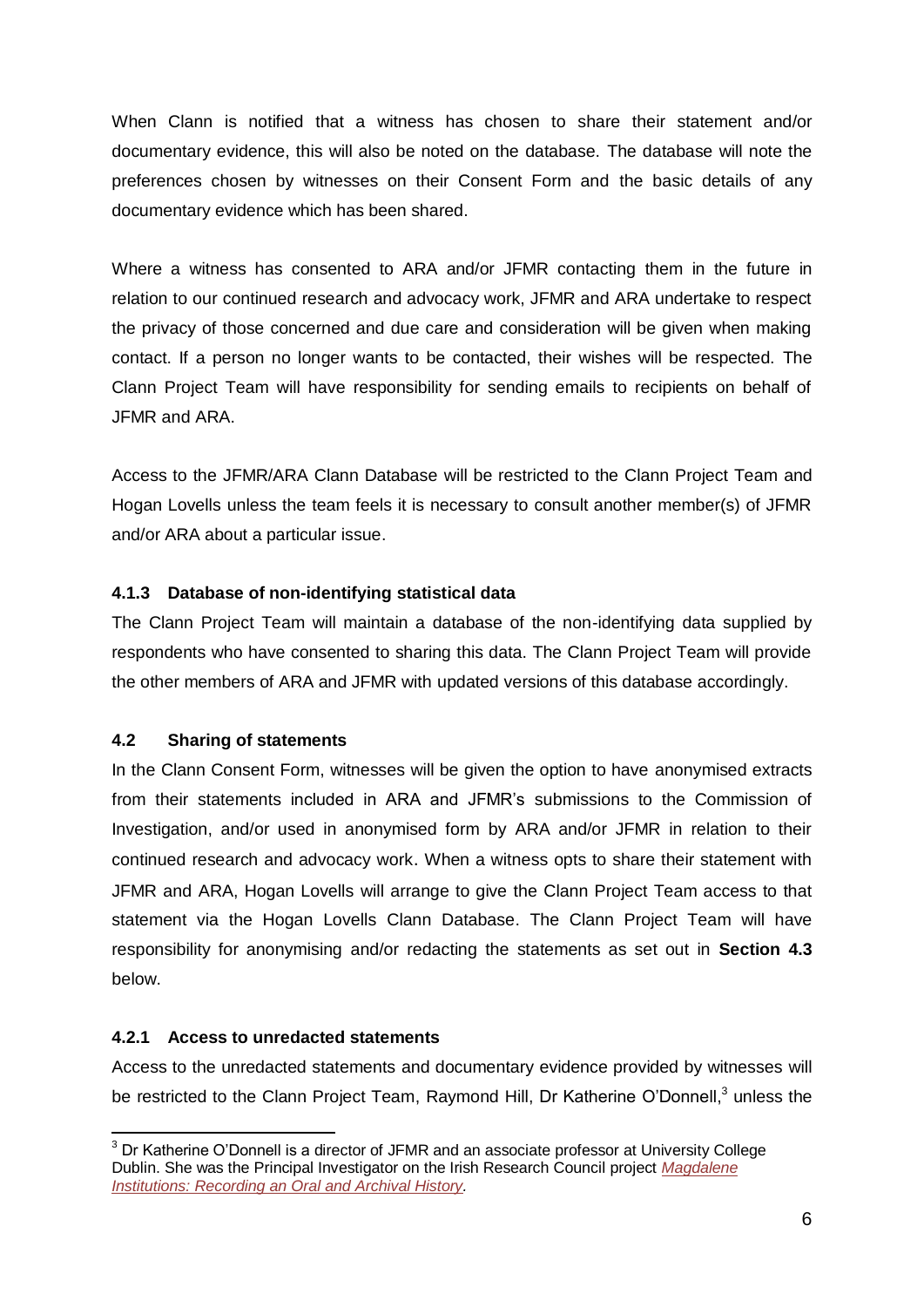team feels it is necessary to consult another member(s) of JFMR and/or ARA about a particular issue. The unredacted statements and secure pseudonym keys will be stored by the Clann Project Team on secure laptops in encrypted folders.

#### **4.2.2 Access to anonymised statements**

The anonymised statements will be stored securely via the JFMR *Tresorit* cloud storage account. Other members of the ARA and JFMR team will use the JFMR *Tresorit* account to access the anonymised statements. In order to ensure maximum sensitivity and confidentiality for witnesses, anonymised statements will only be used by JFMR and ARA after consultation with the Clann Project Team.

#### **4.3 Anonymisation process**

All witnesses who share their statements with JFMR and ARA will be assigned pseudonyms. Witnesses are free to use their own statements for any purpose they see fit, and in that context, if they choose, they can identify themselves. However it will not be possible for individuals to be identified in Clann's group submission.

A secure pseudonym key will be created for each statement. Access will be restricted to Hogan Lovells, the Clann Project Team and Dr Katherine O'Donnell. Each statement will be redacted on a case-by-case basis. Third party individuals who are named in witness statements will be given pseudonyms. Where possible, the names of institutions and agencies, locations and dates will be left intact, except in cases where it may impact on the confidentiality of the witness or others named in the statement.

Where a witness has shared documentary materials with the Clann archive, where appropriate or necessary, items will be redacted on a case-by-case basis, having regard for the confidentiality of the witness and others who may be identified in the materials.

It is not possible to anonymise individual witness statements that are sent to the Commission as they must be signed. However, it is possible to avoid naming third parties in statements if desired.

#### **4.4 Usage of statements**

Witness statements will only be used in the manner to which the witnesses have agreed on the Clann Consent Form. Clann will use anonymised extracts from shared witness statements in its legal submissions and other materials. Full witness statements (even in anonymised format) will not be published or shared by JFMR and/or ARA, however if a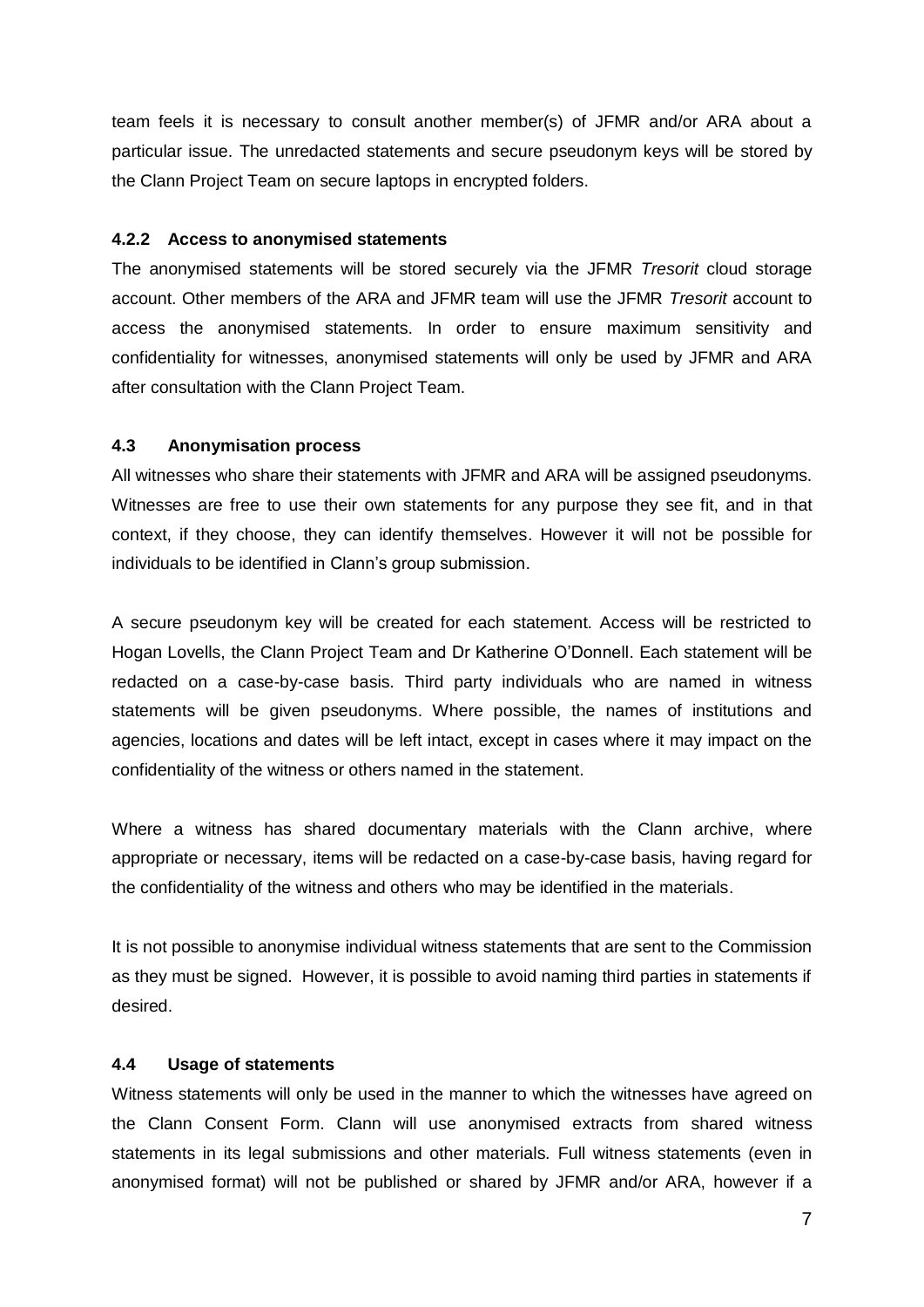witness wishes to share their statement with the Irish Research Council project *Magdalene Institutions: Recording an Oral and Archival History* they will be facilitated in doing so in accordance with the ethical protocols associated with that project.

## **5. General security protocols**

All contact details will be kept in a secure database and access is restricted to the Clann Project Team and Hogan Lovells. Completed Preliminary Questionnaire(s), Consent Forms and all audio files and transcripts will be kept securely at the offices of Hogan Lovells and/or in encrypted format if the materials are in digitised format. Preliminary Questionnaires received by the Clann Project Team will also be stored securely.

All digital files held by ARA and JFMR are encrypted and stored on secure laptops (with password-protected external back-ups) and on an encrypted *Tresorit* cloud storage account. All hard copy materials are stored by ARA and JFMR in a locked office. All email addresses for ARA/JFMR representatives have rigorous security protocols implemented, including 'twostep verification' to prevent hacking. Any materials placed on USB drives or CDs/DVDs created are always encrypted.

If a witness asks Hogan Lovells to send their statement to the Commission on their behalf, the Commission will also receive the person's identifying information and contact details. The Commission has stated that it will keep personal details entirely confidential (subject only to the possibility that any party 'affected' by the evidence submitted might be given the opportunity to review the evidence and ask questions about it).

# **6. Email, social media and website**

JFMR and ARA are conscious that individuals may choose to contact Clann not only via email or post, but also via social media and the project's website. The following section sets out the security protocols associated with the email addresses and social media accounts operated by Clann.

# **6.1 Clann email accounts**

## **[clannproject@gmail.com](mailto:clannproject@gmail.com)**

**Used for:** This account receives forwarded emails from [statements@clannproject.org](mailto:statements@clannproject.org) and [info@/admin@clannproject.org.](mailto:info@/admin@clannproject.org) It is also used as the sign-in for Clann's social media accounts.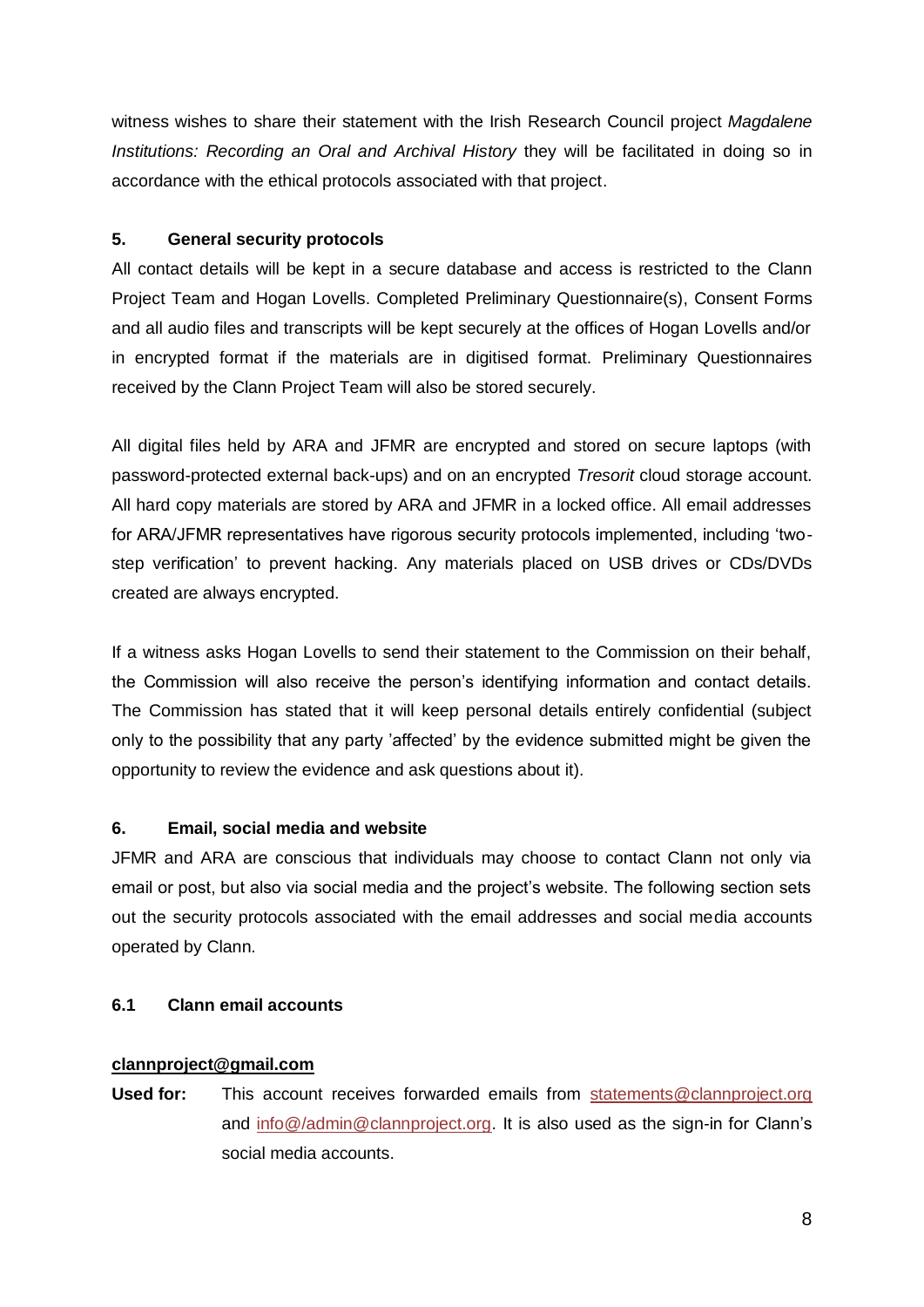**Access:** Access is restricted to the Clann Project Team. Emails (including forwards from clannproject.org addresses) are also forwarded to [clairemcgettrick@gmail.com](mailto:clairemcgettrick@gmail.com) as a means of ensuring that queries are not missed.

#### **[statements@clannproject.org](mailto:statements@clannproject.org)**

- **Used for:** This email address is used by those who wish to avail of the free witness statement gathering assistance provided by Hogan Lovells.
- **Access:** Emails are forwarded to [clannproject@gmail.com](mailto:clannproject@gmail.com) and [motherandbabyhomes@hoganlovells.com](mailto:motherandbabyhomes@hoganlovells.com)

## **[info@clannproject.org](mailto:info@clannproject.org) / [admin@clannproject.org](mailto:admin@clannproject.org)**

- **Used for:** The [info@clannproject.org](mailto:info@clannproject.org) email is the main contact portal for Clann, including queries filled out via the Clann website. The [admin@clannproject.org](mailto:admin@clannproject.org) address is retained as a precaution as WordPress (which is used to maintain the Clann website) appears to use this address as a default in certain instances.
- **Access:** Access is restricted to the Clann Project Team.

## **6.2 Clann social media accounts**

#### **Twitter:** @clann\_project

- **Used for:** Disseminating news and information about the project as well as relevant media articles and other materials. Though it is not advertised as a contact portal, some individuals may choose Twitter as a means of contacting Clann and thus we are mindful of the need to ensure that these ethical protocols apply to all means of contact.
- Access: Access is restricted to the Clann Project Team and Mari Steed.<sup>4</sup>

## **Facebook:** <https://www.facebook.com/clannproject>

**Used for:** Disseminating news and information about the project as well as relevant media articles and other materials. Though it is not advertised as a contact

 $\overline{a}$  $4$  Mari Steed is a director and co-founder of JFMR and US Co-ordinator of ARA.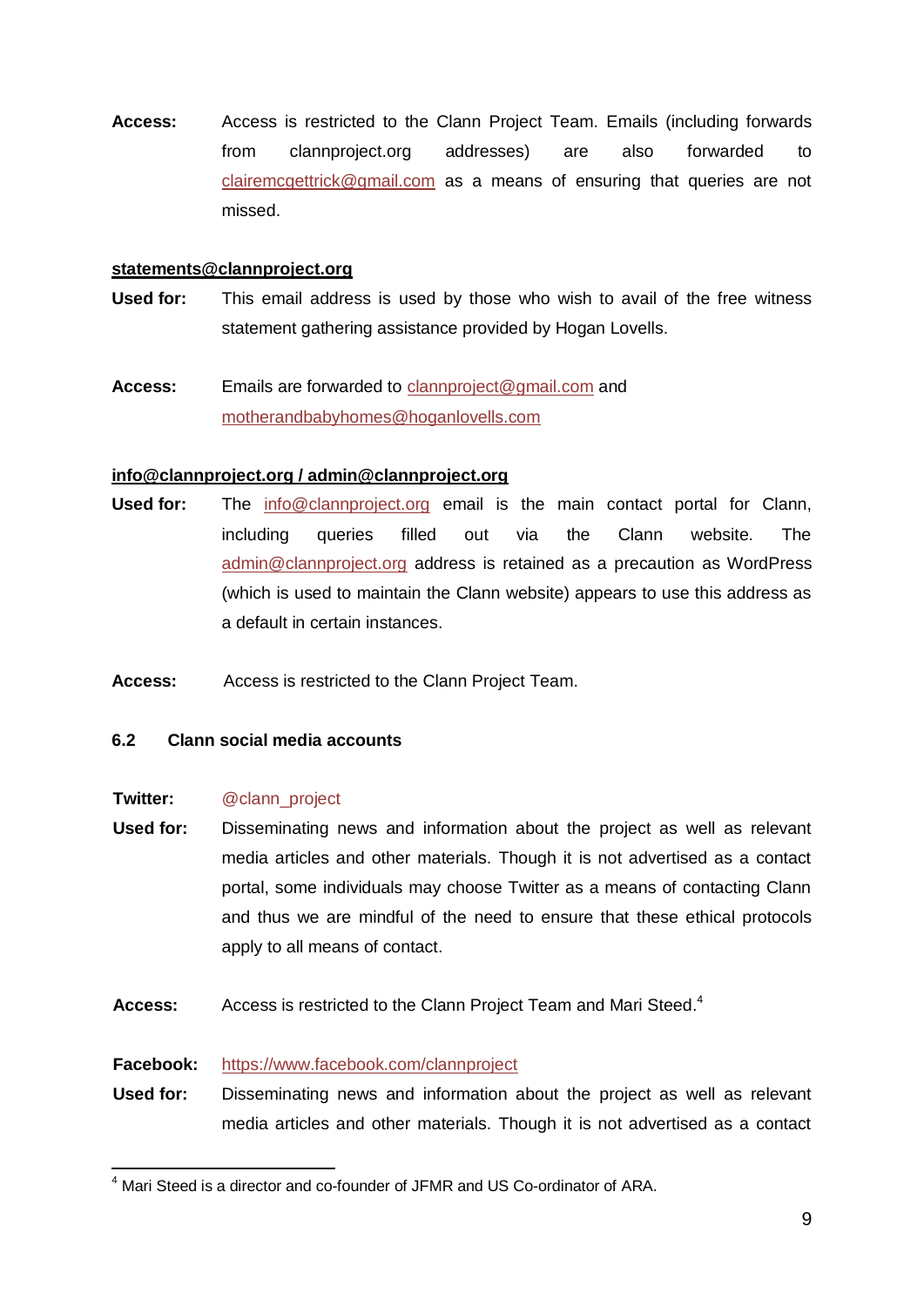portal, some individuals may choose Facebook as a means of contacting Clann and thus we are mindful of the need to ensure that these ethical protocols apply to all means of contact.

**Access:** Access is restricted to the Clann Project Team and Mari Steed. Access has also been given to Aisling O'Rourke who has volunteered to assist Clann with promoting its Facebook page. Ms O'Rourke has been briefed on the need for confidentiality, has signed JFMR's Volunteer Agreement and has been given a copy of these protocols.

## **6.3 Autoresponders**

Individuals who email [statements@clannproject.org,](mailto:statements@clannproject.org) [info@clannproject.org](mailto:info@clannproject.org) or [admin@clannproject.org](mailto:admin@clannproject.org) will receive an 'autoresponder' which informs the person that their contact details have been received by JFMR, ARA and Hogan Lovells and that they are free to withdraw from the process. The Clann Autoresponder also provides information about useful resources, including ARA's Tracing Handbooks. A copy of the Clann Autoresponder is available at **Appendix 1**.

#### **6.4 Answering queries**

Where possible, all queries will be answered using the [clannproject@gmail.com](mailto:clannproject@gmail.com) account. If a Clann query is being answered by a JFMR or ARA representative via their personal account, the [clannproject@gmail.com](mailto:clannproject@gmail.com) account should be copied in so that a complete record of all correspondence can be maintained. If a member of JFMR or ARA is contacted via their social media accounts about the Clann project, copies of responses and the original query should also be forwarded to [clannproject@gmail.com.](mailto:clannproject@gmail.com)

#### **6.5 Clann website**

The Clann website [\(http://clannproject.org/\)](http://clannproject.org/) is maintained by the Clann Project Team and Mari Steed. Access is restricted to the Clann Project Team and Mari Steed.

#### **6.6 Passwords**

In order to ensure a high standard of protection for witnesses and other individuals who contact Clann, all passwords will be changed regularly. Passwords are restricted to the Clann Project Team and will always be disseminated in such a way that ensures they are not linked to the accounts to which they relate.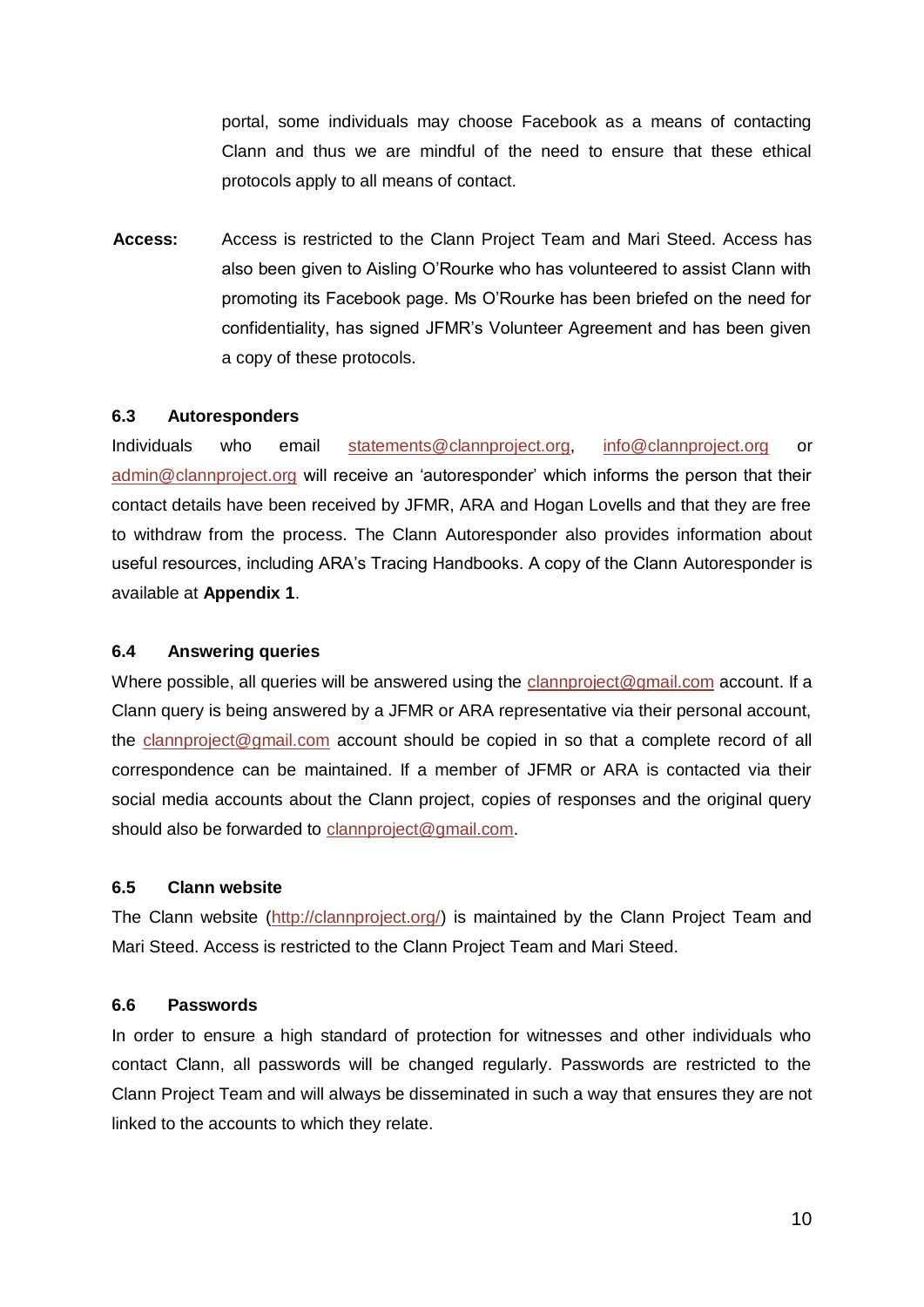From time to time the Clann Project Team may need to give other members of JFMR and ARA temporary access to the accounts listed above, e.g. to consult on a particular issue or in the event of illness or the need for holiday cover. In instances such as this, once the need for access no longer exists, in order to maintain strict confidentiality, the passwords of the account(s) in question will be changed.

## **7. Child protection**

JFMR and ARA undertake to adhere to the recommendations of *Children First: National Guidelines for the Protection and Welfare of Children* and will refer any child protection and welfare issue to the appropriate agencies as set out in Section 7 of JFMR's *Child Protection Policy*. If JFMR has concerns or suspects abuse of a child or young person it will report these concerns to the Health Service Executive (HSE) and/or the Gardaí (Reporting Form available at **Appendix 1** of JFMR's *Child Protection Policy*).

If a current child protection concern comes to the attention of JFMR or if an adult discloses that s/he was abused as a child and it becomes apparent that the alleged abuser is still in contact with and/or responsible for children the matter should be reported to the Designated Person who will then consult with the HSE and on the basis of this consultation, a formal report may be made to the HSE using the Standard Reporting Form available at **Appendix 1**  of JFMR's *Child Protection Policy*.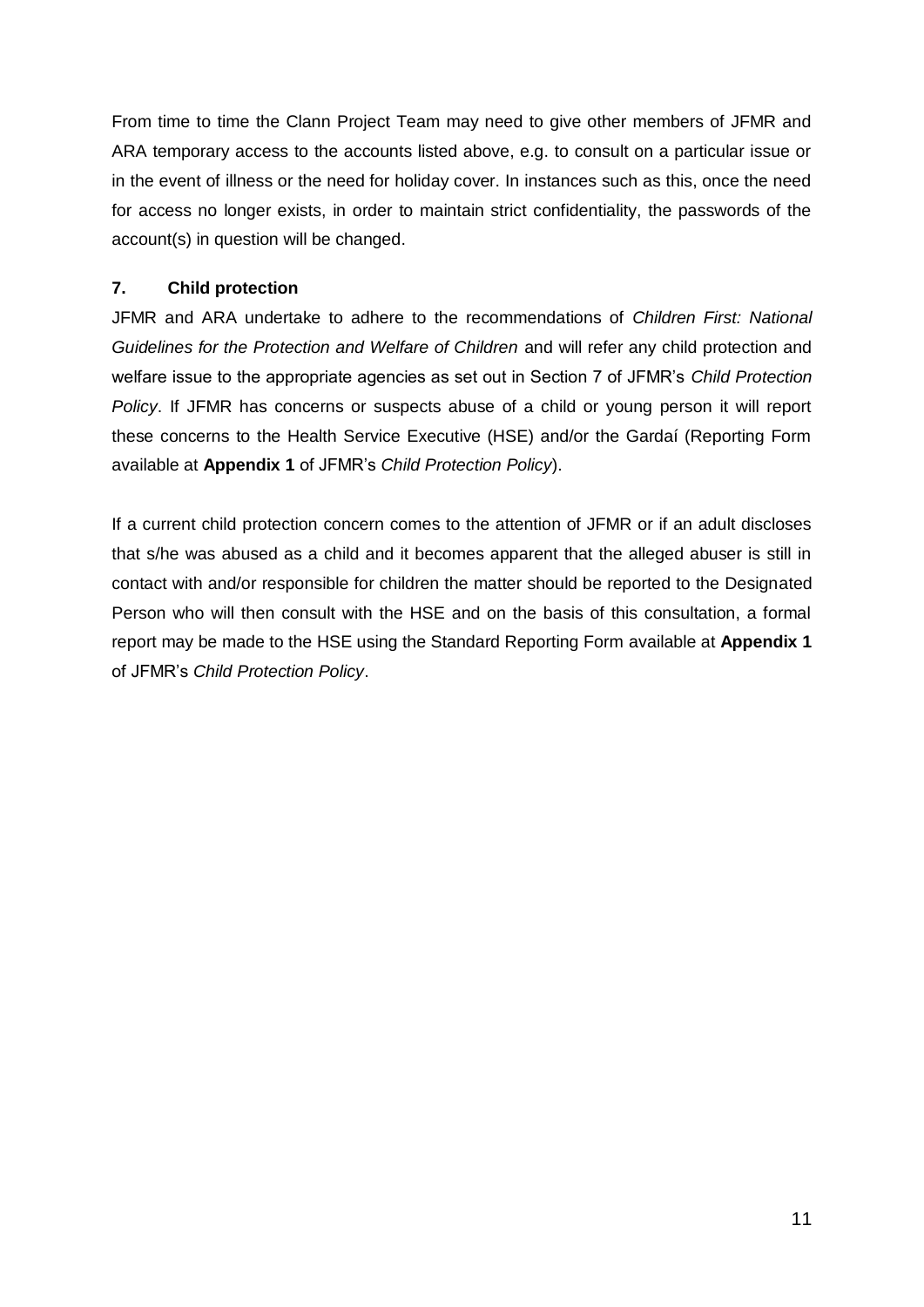Thank you for contacting Clann: Ireland's Unmarried Mothers: Gathering the Data, which is a project of Justice for Magdalenes Research (JFMR), Adoption Rights Alliance (ARA).

By sending this email you have agreed to share your contact details with ARA, JFMR and our pro bono partners Hogan Lovells, solicitors, who are providing assistance to us in compiling statements, documentary materials and legal analysis. These details will be kept in the strictest confidence and they will not be shared with others.

We will respond to your email as soon as we can. In the meantime, we hope the following information will be of assistance.

## **Resources**

We have made a list of resources available on our website which may be of assistance. To access the list please visit the following page:<http://clannproject.org/index.php/resources/>

We also strongly encourage you to read our Guide to the Commission of Investigation, available at this link: [http://clannproject.org/wp-content/uploads/Guide-to-the-Commission-of-](http://clannproject.org/wp-content/uploads/Guide-to-the-Commission-of-Investigation_V1_June-2016.pdf)[Investigation\\_V1\\_June-2016.pdf](http://clannproject.org/wp-content/uploads/Guide-to-the-Commission-of-Investigation_V1_June-2016.pdf)

Please note, Clann is not in a position to offer adoption tracing assistance or answer queries in this regard. Please visit<http://www.adoptionrightsalliance.com/searchandreunion.htm> to download the Adoption Rights Alliance Tracing Handbooks which are a step-by-step guide to obtaining information and which will assist you through the tracing process.

Adopted people, natural parents and relatives may also register with the National Adoption Contact Preference Register (NACPR), which is run by the Adoption Authority of Ireland and which is available here:

http://www.aai.gov.ie/index.php/tracing/contact-preference-register.html

## **Free Witness Statement Drafting Assistance**

ARA and JFMR are working with Hogan Lovells who are providing pro bono assistance to us on a Project to compile statements, documentary evidence and legal argument for submission to the Commission of Investigation. Further information about the Project is available in our Information Form which is available at the following link: <http://clannproject.org/wp-content/uploads/Clann-Information-Form.pdf>